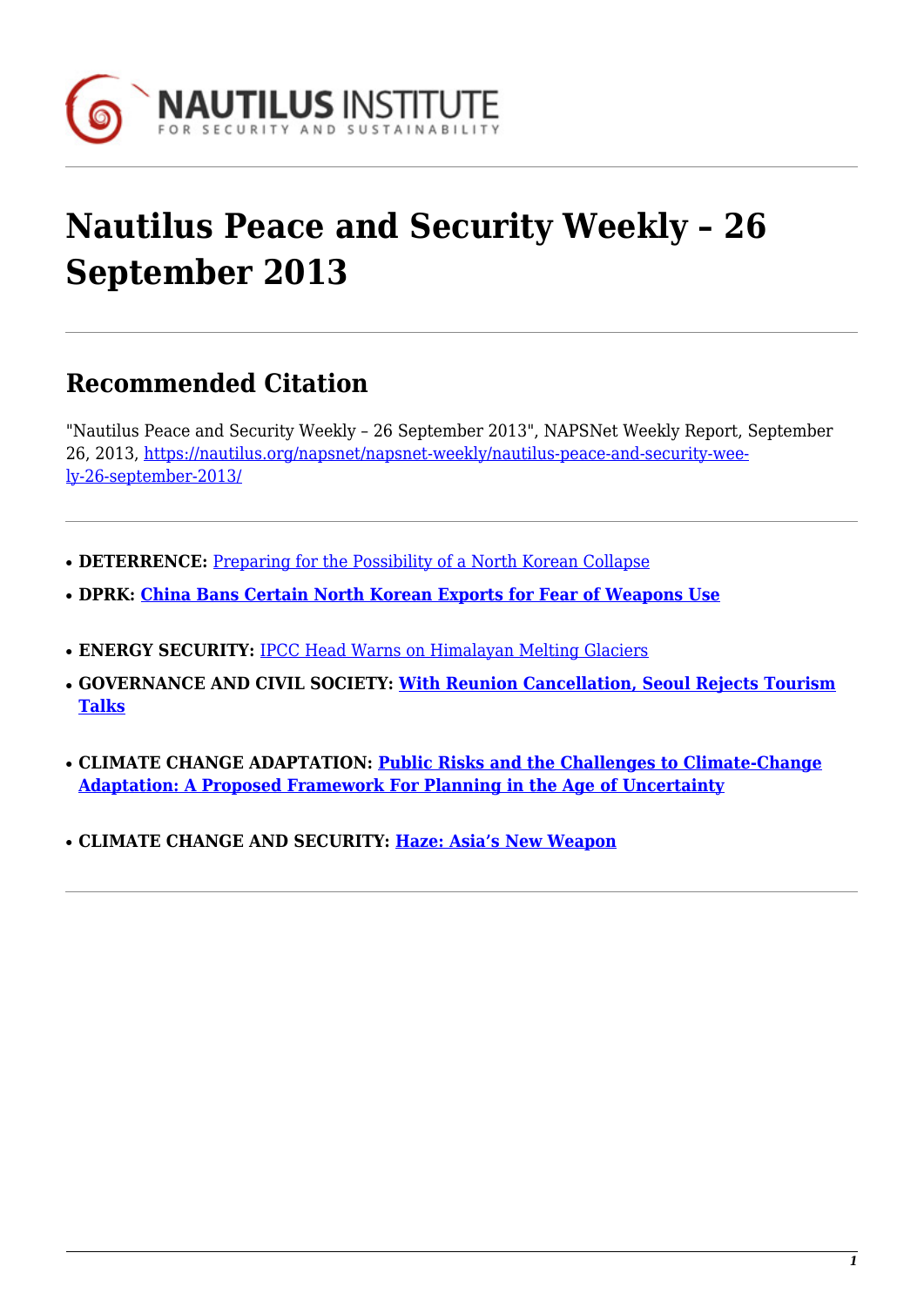## **DETERRENCE: [Preparing for the Possibility of a North](http://m.rand.org/pubs/research_reports/RR331.html) [Korean Collapse,](http://m.rand.org/pubs/research_reports/RR331.html) B. Bennett, RAND, RR-331-SRF, Santa Monica, 2013**

Bennett examines the implications of an assumed DPRK government collapse at an unspecified time. He concludes that the US-ROK must prepare to intervene militarily in the North to unify Korea when such collapse occurs, to deliver aid, stop fighting, to demilitarize the DPRK, secure WMD, and avoid collision with Chinese forces.

- [Thinking About The Thinkable: DPRK Collapse Scenarios Redux](https://nautilus.org/napsnet/napsnet-policy-forum/thinking-about-the-thinkable-dprk-collapse-scenarios-redux/#axzz2fyKRX9JE), Peter Hayes, NAPSNet Policy Forum, September 24, 2013
- [CIA Intelligence Report, Exploring the Implications of Alternative North Korean Endgames: Results](http://www.gwu.edu/~nsarchiv/NSAEBB/NSAEBB205/index.htm) [for a Discussion Panel on Continuing Coexistence Between North and South Korea](http://www.gwu.edu/~nsarchiv/NSAEBB/NSAEBB205/index.htm), January 21, 1998 released under FOIA (redacted partly)
- [Catastrophic Collapse of North Korea: Implications for the United States Military](http://www.dtic.mil/docs/citations/ADA314274), D. Maxwell, Army Command And General Staff College, Fort Leavenworth, May 1996



# <span id="page-1-0"></span>**DPRK: [China Bans Certain North Korean Exports for Fear of Weapons Use](http://www.nytimes.com/2013/09/25/world/asia/china-bans-certain-north-korean-exports-for-fear-of-weapons-use.html?_r=0), J[ane Perlez, New Yo](https://nautilus.org/wp-content/uploads/2013/09/DPRK-soldier.jpg)rk Times, (24 September 2013)**

North Korea's demonstrations of sovereignty incur costs borne by average North Koreans and their senior leadership appears willing to pay that price. China promulgated 236 pages of items in the nuclear, missile, chemical and biological fields that are prohibited from being transferred to North Korea. North Korea also detained a Russian fishing vessel even though Russia just opened a rail line between Russia and Rajin port.

- [S. Korea Slams DPRK's Delay of Family Reunion](http://news.xinhuanet.com/english/world/2013-09/21/c_132737751.htm), Yoo Seungki, (China) Xinhuanet, (21 September 2013)
- [Russia, China go Head-to-Head with Development of North Korean Port](http://ajw.asahi.com/article/asia/korean_peninsula/AJ201309240064), Daisuke Nishimura, Asahi Shimbun (24 September 2013)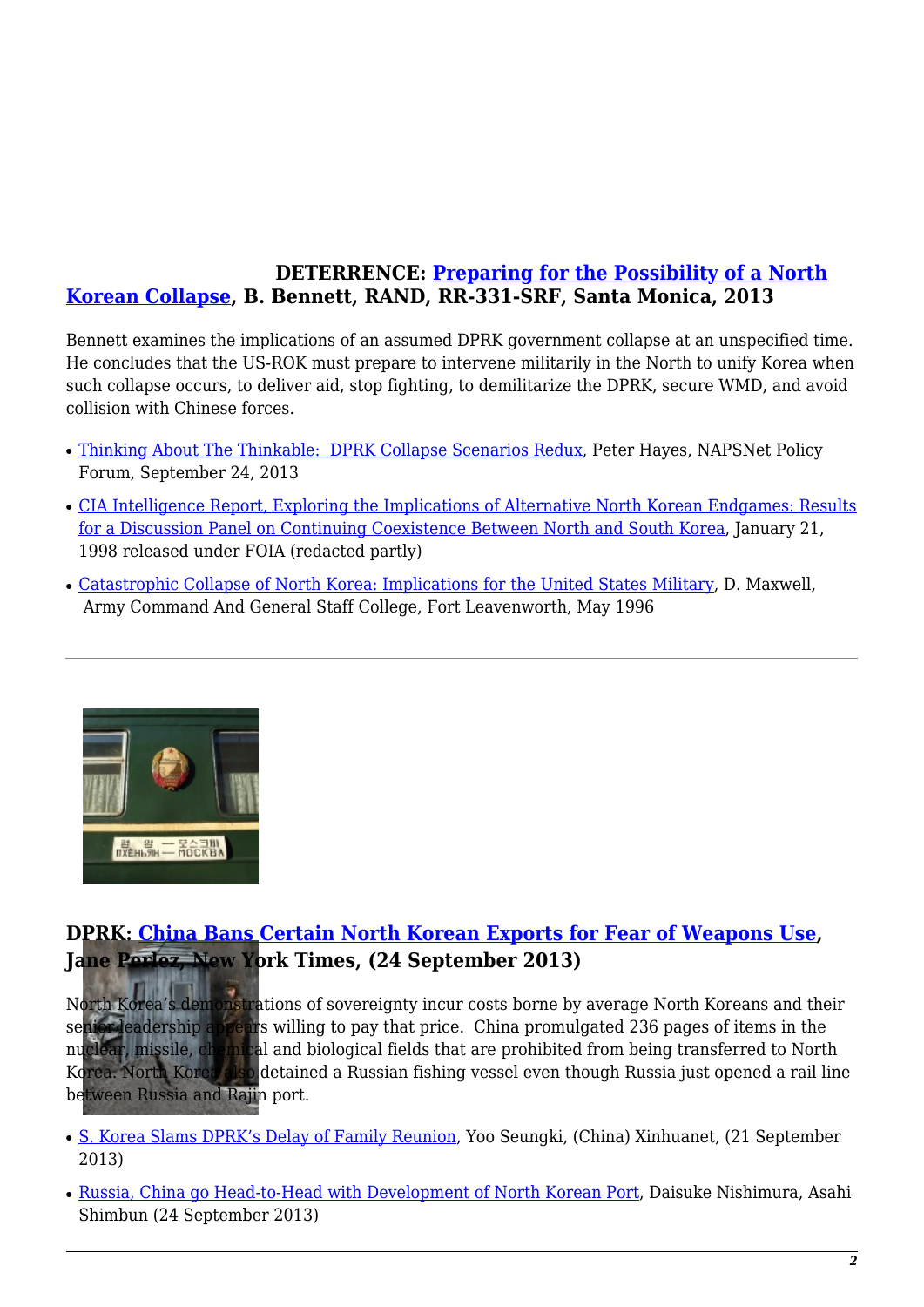• [Russian Federation Foreign Ministry asks North Korea for Clarification Over Fishing Boat](http://www.itar-tass.com/en/c154/884794.html) [Incident,](http://www.itar-tass.com/en/c154/884794.html) ITAR-TASS News Agency (21 September 2013)

<span id="page-2-0"></span>

## **ENERGY SECURITY: [IPCC Head Warns on Himalayan](http://www.ft.com/intl/cms/s/0/10e65b88-220a-11e3-9b55-00144feab7de.html) [Melting Glaciers,](http://www.ft.com/intl/cms/s/0/10e65b88-220a-11e3-9b55-00144feab7de.html) Pilita Clark, Financial Times (22 September 2013)**

Acknowledging the limitations in scope of the forthcoming IPCC report, a confident Chairman Pauchari reaffirmed his belief that rational people and leaders will respond appropriately to the soon to be released scientific assessment and responds to climate change skeptics and the campaign to discredit the report before it is released. Lord Stern calls climate change dissenters "irrational" and opines," we need to approach the issue as one of risk management."

- [IPCC chairman dismisses climate report spoiler campaign,](http://www.theguardian.com/environment/2013/sep/19/ipcc-chairman-climate-report) Suzanne Goldenberg, Guardian [19 September 2013]
- [World leaders must co-operate on talks for strong new climate change deal](http://www.theguardian.com/commentisfree/2013/sep/21/world-leaders-climate-change-challenge), Nicholas Stern, Opinion, Observer (UK) [21 September 2013]
- <span id="page-2-1"></span>• [Leading climate change scientist brands sceptics 'irrational': Lord Stern says governments should](http://www.theguardian.com/environment/2013/sep/24/lord-stern-climate-change-sceptics-irrational) [treat as 'just noise what sceptics say on climate change](http://www.theguardian.com/environment/2013/sep/24/lord-stern-climate-change-sceptics-irrational), Fiona Harvey, Guardian [24 September 2013]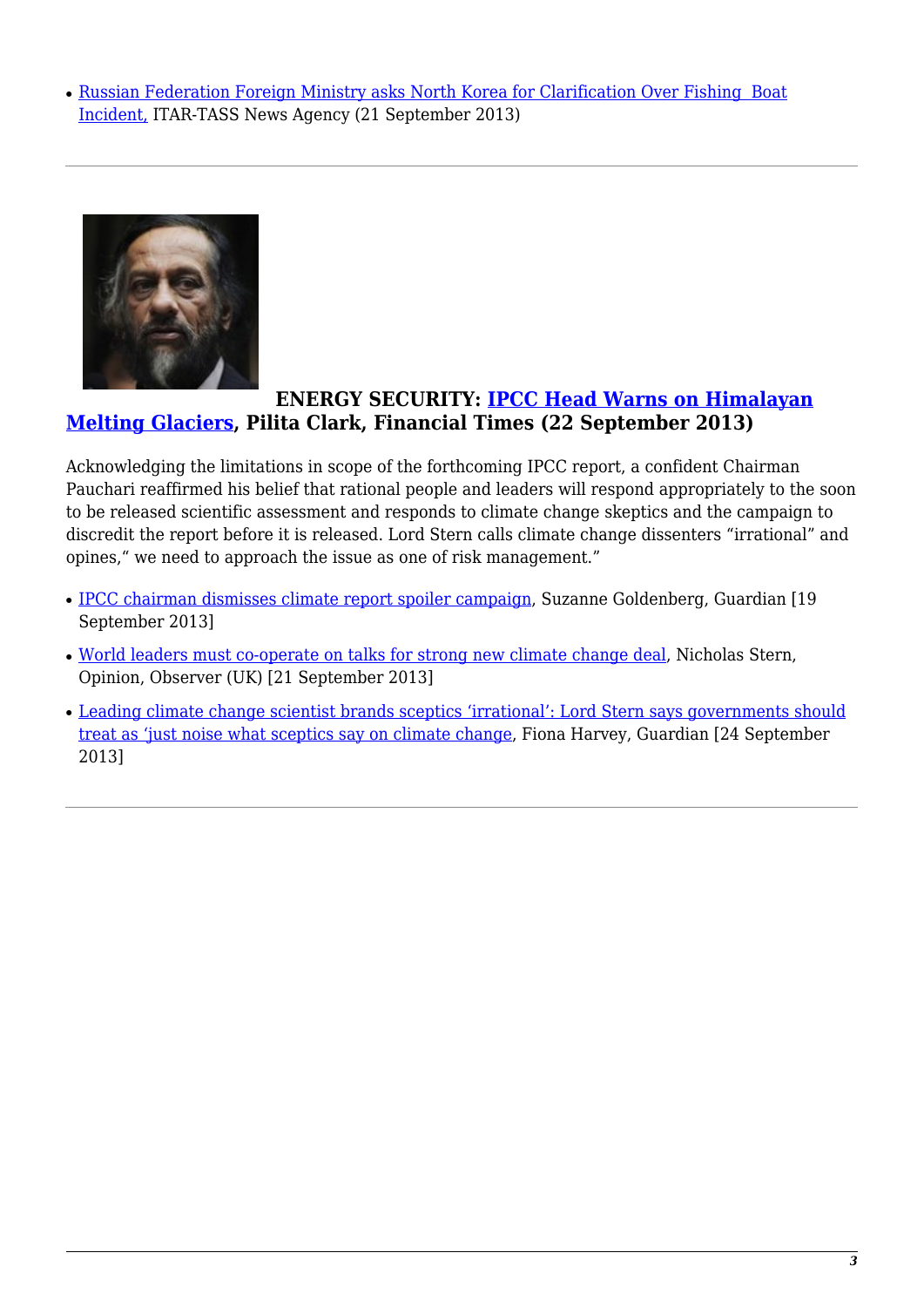## **GOVERNANCE AND CIVIL SOCIETY: [With Reunion](http://koreajoongangdaily.joins.com/news/article/Article.aspx?aid=2977887) [Cancellation, Seoul Rejects Tourism Talks](http://koreajoongangdaily.joins.com/news/article/Article.aspx?aid=2977887), Kim Hee-jin, Joongang Ilbo (24 September 2013)**

Relations between the ROK and DPRK have stalled again, with the DPRK postponing inter-Korean reunions and the ROK stating that it will not discuss the reopening of the Mt. Keumgang resort until reunions are rescheduled. The DPRK blamed the ROK media's claims that "trustpolitik" had changed the regime's behavior and criticized the arrest of a ROK lawmaker with alleged DPRK ties. Six party talks don't appear likely anytime soon, despite pressure from the PRC.

- [Family Reunions Postponed, Straining Inter-Korean Ties,](http://www.globalpost.com/dispatch/news/yonhap-news-agency/130921/news-focus-family-reunions-postponed-straining-inter-korean-) Lee Joon-seung, Yonhap (21 September 2013)
- [Korean Family Reunions Become a Pawn in Cold War Politics](http://america.aljazeera.com/articles/2013/9/23/korean-families-reunitewherenationscannot.html), E. Tammy Kim, Al Jazeera (23 September 2013)
- [N. Korean Call for New Nuclear Talks Prompts Weary U.S. Response](http://english.chosun.com/site/data/html_dir/2013/09/19/2013091900033.html), Chosun Ilbo (19 September 2013)

<span id="page-3-0"></span>

**CLIMATE CHANGE ADAPTATION: [Public Risks and the](http://www.huduser.org/portal/periodicals/cityscpe/vol15num1/Cityscape_March2013_pub_risks.pdf) [Ch](http://www.huduser.org/portal/periodicals/cityscpe/vol15num1/Cityscape_March2013_pub_risks.pdf)[allenges to Clim](https://nautilus.org/wp-content/uploads/2013/09/ROK-DPRK-flags.jpg)[ate-Change Adaptation: A Proposed Framework For](http://www.huduser.org/portal/periodicals/cityscpe/vol15num1/Cityscape_March2013_pub_risks.pdf) [Planning in the Age of Uncertainty,](http://www.huduser.org/portal/periodicals/cityscpe/vol15num1/Cityscape_March2013_pub_risks.pdf) Philip Berke and Ward Lyles, A Journal of Policy Development and Research, vol. 15, no. 1 (2013)**

Public risks pose the generic difficulty of creating and sustaining public support and action. Devising strategies for dealing with public risks generated by climate change requires a rethinking of the traditional predict-and-plan approach used in most of contemporary planning practice. The accelerating rates of change and increasing levels of future uncertainties associated with climate change are not well suited to the traditional approach. The risks are too uncertain, diffuse, temporally remote, and indirect to assign blame and attach responsibility.

• [Integrating Hazard Mitigation Into New Urban And Conventional Developments](http://jpe.sagepub.com/content/28/4/441), Philip R. Berke, Yan Song and Mark Stevens, Journal of Planning Education and Research, vol. 28, no. 4, pp. 441-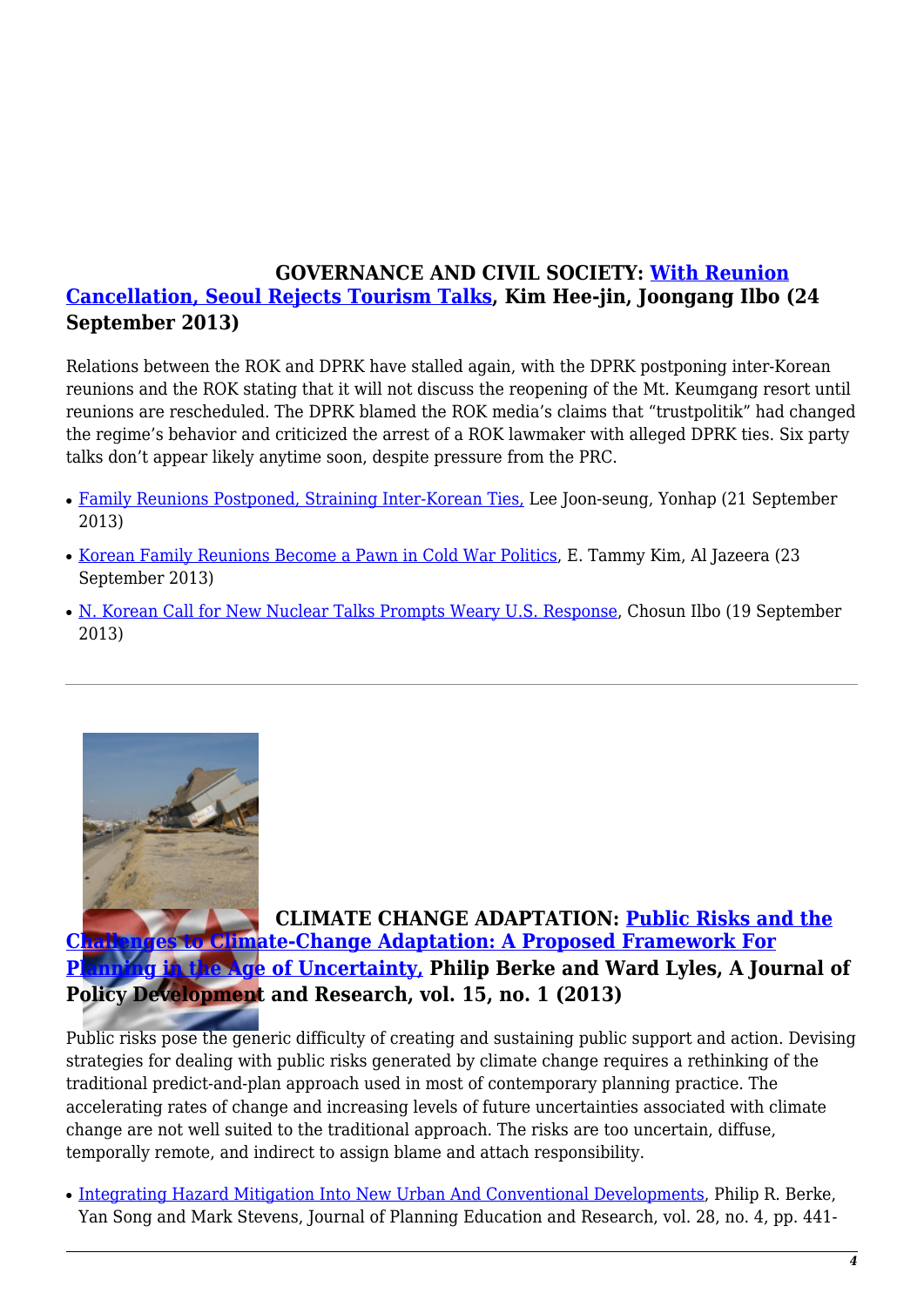#### 455 (2009) [subscription required]

• [Public Perception Of Hurricane Hazards: Examining The Differential Effects Of Hurricane Diana](http://www.tandfonline.com/doi/abs/10.1080/08920758609362004#preview), Timothy Beatley and David Brower, Coastal Zone Management Journal, vol. 14, issue 3, pp. 241- 268 (1986) [subscription required]

<span id="page-4-0"></span>

#### **CLIMATE CHANGE AND SECURITY: [Haze: Asia's New](http://www.theglobalist.com/haze-asias-new-weapon/) [Weapon,](http://www.theglobalist.com/haze-asias-new-weapon/) Robert Hathaway, The Globalist, September 8, 2013**

Haze may be the new weapon of mass destruction. Smoke from burning forests and peat on Sumatra moved east to envelope Singapore and Malaysia. Until state oversight capacity is enhanced, Indonesia will almost certainly fail in surmounting its haze challenges even when the political will exists. Yet top-down responses are seldom sufficient for dealing with a threat of this nature. Nearly every country in the region is upping its arms spending.

- [Nearly a Quarter of June Fires in Indonesia Occurred in Industrial Plantations](http://www.trust.org/item/20130730132911-smgq7/), David Gaveau and Mohammad Agus Salim, CIFOR (Center for International Forestry Research), Thomson Reuters Foundation (30 July 2013)
- LANCE FIRMS Web Fire Mapper, NASA
- [Today's Weather Forecast, Brought to You by China?](http://fcw.com/Articles/2013/09/05/NOAA-satellite-gap-China-solution.aspx?p=1) Frank Konkel, FCW, 5 September 2013

*The Nautilus Peace and Security Weekly Report presents articles and full length reports each week in six categories: Austral security, nuclear deterrence, energy security, climate change and security, the DPRK, climate change adaptation and governance and civil society. Our team of contributors carefully select items that highlight the links between these themes and the three regions in which our offices are found—North America, Northeast Asia, and the Austral-Asia region.* 

**[Subscribe to NAPSNet](http://www.nautilus.org/mailing-lists/sign-up-for-mailing-lists/)** to receive free weekly email reports

#### **Editor**

• [Saegan Swanson](https://nautilus.org/about/nautilusstaff/saegan-swanson/) (while [Arabella Imhoff](https://nautilus.org/about/staff/arabella-imhoff/) is on leave)

#### **Contributors**

- Deterrence: [Peter Hayes](http://www.nautilus.org/about/staff/peter-hayes)
- Governance and Civil Society: [Dyana Mardon](http://www.nautilus.org/offices/nautilus-ari/dyana-mardon)